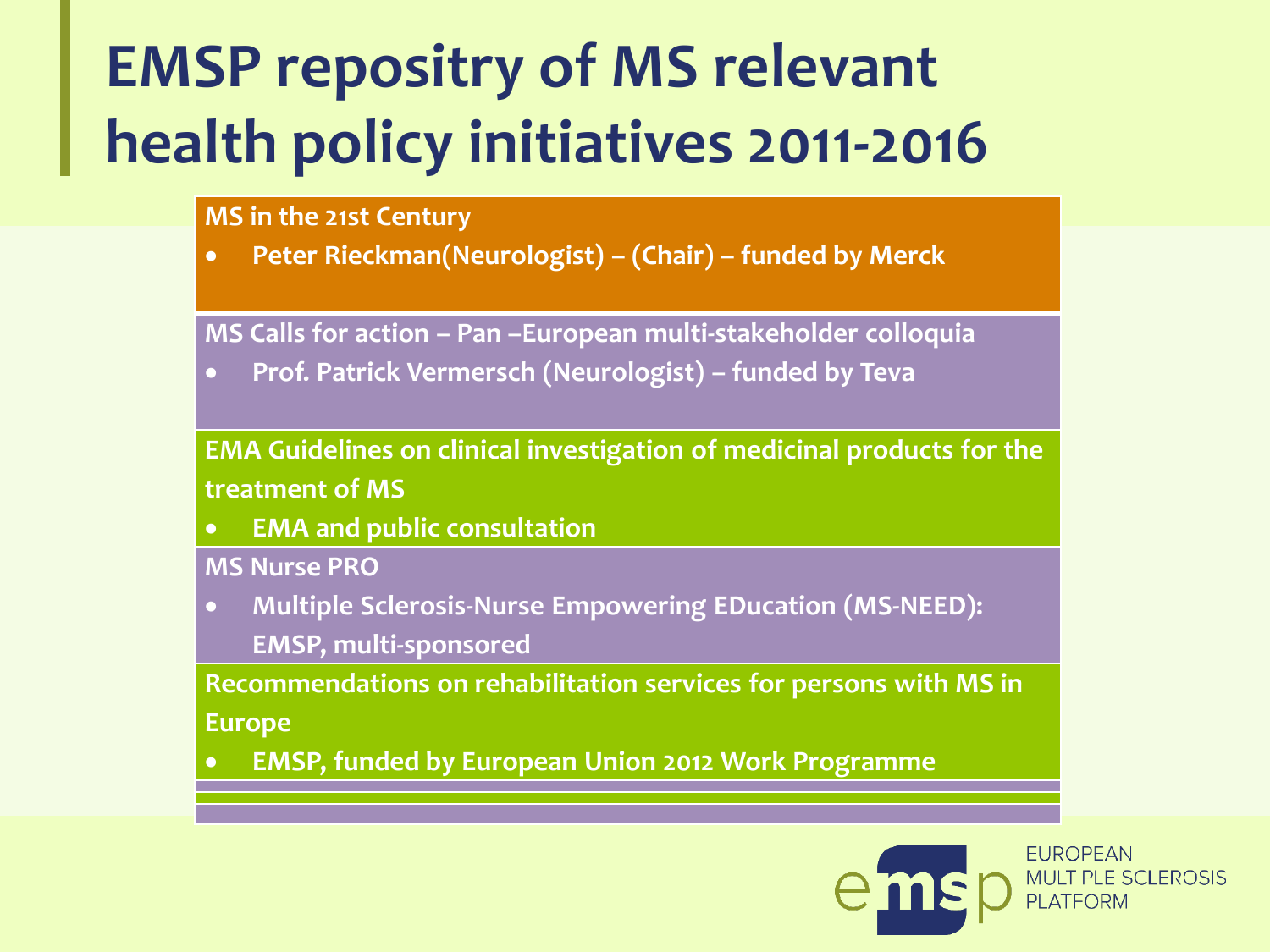# **MS health policy initiatives 2011-2016**

**Consensus Statement – Evaluation of new & existing therapies for paediatric MS in Europe**

**International Pediatric Multiple Sclerosis Study Group (IPMSSG)**

**The State of MS (part I)- Identifying factors which restrict access to MS treatments in Europe**

**State of MS Consortium, sponsored by Biogen**

**The State of MS (part II) – A global study among MS patients and neurologists**

**Nielsen and State of MS Consortium, sponsored by Biogen** 

#### **The State of MS – Cost of disease**

**London School of Economics, sponsored by Roche**

**Multiple Sclerosis Consumer Survey**

• **Galliard Healthcare Communications, sponsored by Novartis**